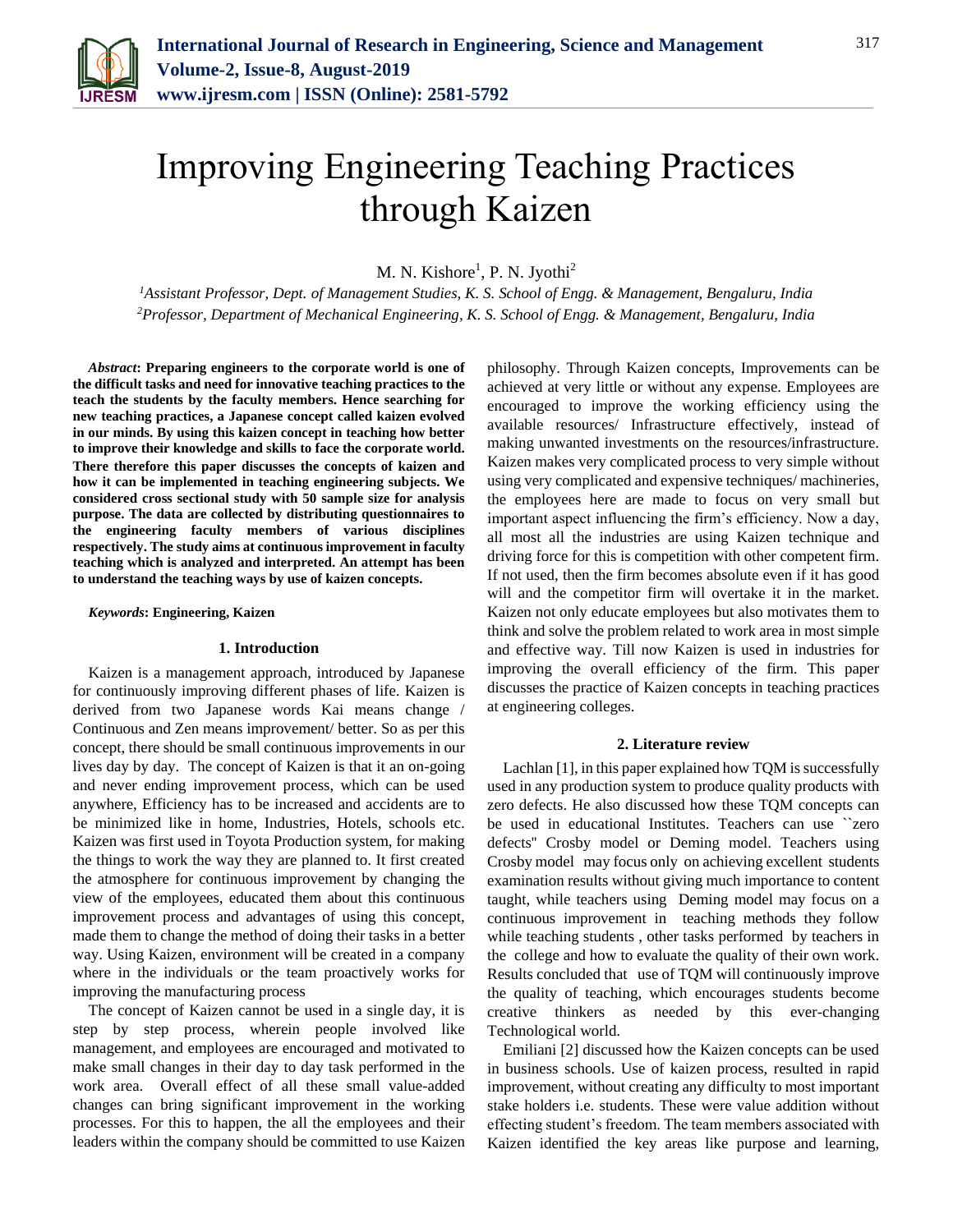

technology, class room etc. Improvements were using kaizen concepts and finally evaluated the improvement opportunity selected. As value addition changes with time and technology Kaizen must be repeated at regular interval, which will ensure that teachers and the institution will be committed to continuous improvement, quality and excellence. Therefore, educational institutes using Kaizen will be ahead and competitive with other Institutes

Chelicera Sid Nair [3], in his article discussed how student satisfaction data can be used to start continuous improvement in any educational institute. Data related satisfaction and feedback about a subject were collected, from the data collected, few identified staff teams were asked to identify the areas for improvement and focus on making the changes which results high impact on student learning. Finally, systematic quality improvement initiative was developed for improving quality of student learning. William, [4], in his paper reviewed use of lean concepts in higher education. Lean in higher education is most significant method that can be used to improve the academic and administrative activities. These improvements are effective at the department level or throughout the institution. But adapting these concepts will be a big challenge to the institution as it requires committed management, organizational learning at institutional levels and most important cultural changes within the workplace.

Kaizen is an approach which leads to continuous improvement as a result of simple ongoing positive changes at the work area. The Kaizen's principle is to bring changes in small activities in an economical way as advised by the person who is doing a task on a day-to-day basis. It does not indicate sudden changes but small continuous improvements. Many leading industries have adopted this concept effectively. The following are few cases, which prove the Kaizen concept as most effective tool that can be used in improving efficiency. Toyota, Japanese automotive manufacturer company that started using Kaizen and growth of this company proved that, results are most extremely effective and are responsible for making this method familiar. In this firm, Kaizen is used to improve the workplace, permitting every individual employee to identify areas for improvement and give best solutions. The focused activity surrounding this solution is often referred to as a kaizen blitz, while it is the duty of each employee to use the improved standardized procedure and eliminate waste from within the local environment. Use of Kaizen starts at an early stage of design and proceeds to production line and continues through its lifetime of use by a process of consent known as Nemawashi.

Most famous car manufacturer -Toyota was using Kaizen. Ford Company also started using the Kaizen philosophy in 2006, when Alan Mulally and Mark Fields both continued using the kaizen principles helped them in gaining greater advantage in their industries. Ford focused on implementing practices which results in effective processes thus minimizing the wastages and reducing the time, hence the repeated process has

been reduced tremendously with most efficient manner. This result orient strategy lead to the driven of new and improved products, which built more efficiently as well as fuel-efficient. After nine years of incremental improvements under Kiazen, Mulally took Ford from the edge of bankruptcy to the forefront of the US automotive innovation charge in one of the greatest corporate turnarounds in history

Nestlé is most Renowned, Trustworthy Food and Nutrition Company, which gives us the best example of how Kaizen can be used by different industries as per their requirement. In this case, a food industry, which is the most important firm in the world, has adapted Kaizen. It used very seriously one of the aspects of Kaizen- Lean production resulting in most effective improvements resulting in lesser wastage by reducing time and materials wastage on their processes. Lean production is mainly focused on finding the different ways not only to reduce waste, but also in finding methods to best use the space available, the resources on hand and the best utilization of talent and technology the company has in their fund. The Mayo Clinic is a nonprofit medical research group. Mayo Clinic, after observing the growth of Toyota, it closely studied how Kaizen was used in complex manufacturing operation in order to improve their practices. This motivated them to use Kaizen concepts for to health care. The industry of health is also very complicated and by adapting Kaizen philosophy can be make the process and simple. This health care group used this Kaizen for the best use of resources, procedures used, waiting times, handling of patient records, etc. This made a huge positive difference when compared to other healthcare organizations worldwide.

Lockheed Martin is the most famous American global aerospace, defense, security and advanced Technologies Company. It was the chosen as one of Industry Week's "Top 10 Plants" in 1998. During the period 1992 and 1997, the company was able to reduce its manufacturing costs by lowering their defect rate per plane; and also by lower its delivery time from 42 months to just below 22. For using lean manufacturing, one of aspects of kaizen philosophy, Lockheed Martin was awarded the Shingo Prize for Excellence in 2000. Another notable accomplishment was in the area of material management, where they were able to reduce the time to move parts from receiving to stock from 30 days to just four hours. In 2010, Lockheed Martin developed its Joint Air-to-Ground Missile (JAGM) system while at the same time they held multiple Kaizen events at their Florida and Alabama plants in order to improve the way that the JAGM is manufactured itself. US companies have made changes in their manufacturing practices, in order to see themselves as one of the competitor in the global market. To achieve this goal, they started using various advanced techniques like JIT, TQM, FMS lean manufacturing, process improvement, and DFMS. The main objectives of all these techniques are to the reduce cost, improve quality, reduce cycle time, and increase flexibility on the factory floor. Boeing Commercial Airplane Company has been using this Kaizen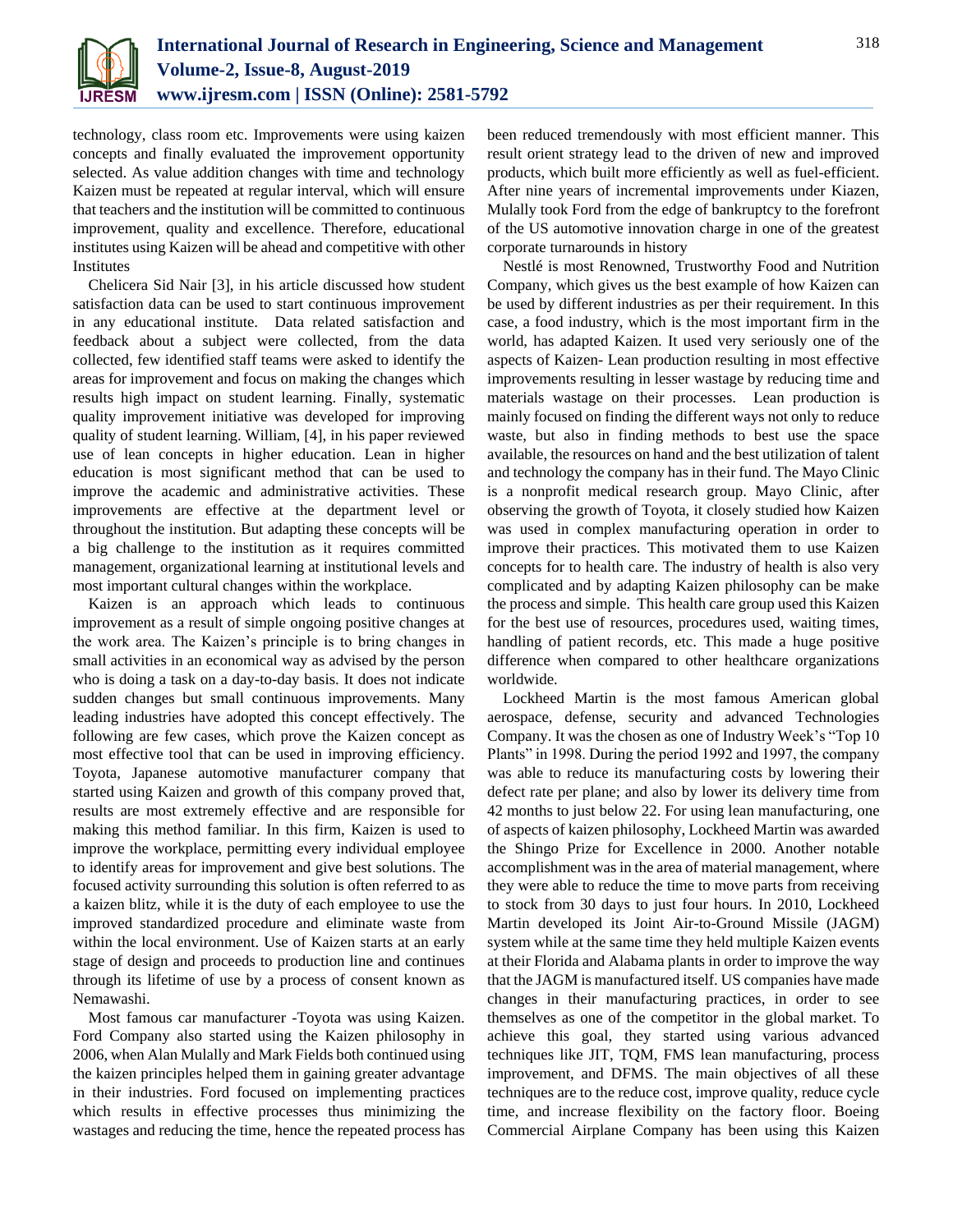

concept and achieved the dream of its successes.

### **3. Research methodology**

- *Objective:* The research paper is designed to assess teaching through kaizen process in field of engineering for purpose of continuous improvement in teaching practices. The study identifies the factors of kaizen concept that to be implemented in teaching areas.
- The exploratory study and cross sectional study were applied with minimal degree of researchers' interference; where data collected from various department faculty members of engineering colleges.
- *Sources of data:* The primary data collected from questionnaire survey and interviews of respondents and secondary data collected from published and unpublished sources such as journals, text books and company websites.
- *Population:* Engineering colleges across South Bangalore
- *Sampling Type:* Simple Random Sampling is used to carry out the research; where engineering faculty members are distributed with questionnaires and followed by interviews for analysis purpose.
- *Sampling size:* 50 faculty members
- *Scope of the study:* The study is restricted to engineering colleges of South Bangalore. The educational qualification of respondents are restricted either M.Tech. or pursuing or completed Ph.D.
- *Limitation of study:* The study is limited to few concepts of kaizen and respondents may be biased. A part of teaching practices through kaizen are briefed stated in this study.

## *Hypothesis:*

H0: No impact of kaizen on teaching practices

H1: Impact of kaizen on teaching practices

Assuming level of confidence  $=95$  %, the table value is Z  $tab=1.96.$ 

| Table 1                                                               |  |
|-----------------------------------------------------------------------|--|
| Comparison of subject training (ST) and theoretical knowledge (TK) in |  |
|                                                                       |  |

|              |                  | practice                          |
|--------------|------------------|-----------------------------------|
| Particulars  | Subject training | Theoretical knowledge in practice |
| Always       |                  |                                   |
| Occasionally |                  |                                   |
| Rarely       |                  |                                   |
| Very Rarely  |                  |                                   |
| Never        |                  |                                   |

The Chi-square analysis done by using Minitab 16 version software and tabulated as below.

|           |                | Chi-square analysis |                |       |
|-----------|----------------|---------------------|----------------|-------|
| <b>ST</b> | C <sub>2</sub> | C3                  | C <sub>4</sub> | Total |
|           | 8              | 27                  | 15             | 50    |
|           | 21.50          | 19.00               | 9.50           |       |
|           | 8.477          | 3.368               | 3.184          |       |
| TK        | 35             | 11                  |                | 50    |
|           | 21.50          | 19.00               | 9.50           |       |
|           | 8.477          | 3.368               | 3.184          |       |
| Total     | 43             | 38                  | 19             | 100   |

 By Minitab, the Chi-Square value is 30.059 with degree of freedom is 2.

 $\bullet$  By comparing the Z table value (1.96) with Z actual value (30.059), the null hypothesis should be rejected and Alternate hypothesis accepted. i.e. there is an impact of kaizen on teaching practices.

|              | Table 2    |           |                                                                         |
|--------------|------------|-----------|-------------------------------------------------------------------------|
|              |            |           | Comparison of ICT technologies and resources for continuous improvement |
| Particulars  | <b>ICT</b> | Resources |                                                                         |
| Always       | 23         |           |                                                                         |
| Occasionally | 19         |           |                                                                         |

Rarely 04 08<br>Very Rarely 0 0

Very Rarely

|           | Never          |                | 04<br>0        |                |       |
|-----------|----------------|----------------|----------------|----------------|-------|
|           |                |                |                |                |       |
| <b>ST</b> | C <sub>2</sub> | C <sub>3</sub> | C <sub>4</sub> | C <sub>5</sub> | Total |
|           | 23             | 19             |                |                | 50    |
|           | 19.00          | 23.00          | 6.00           | 2.00           |       |
|           | 0.842          | 0.696          | 0.667          | 2.000          |       |
| TK        | 15             | 27             | 08             |                | 50    |
|           | 19.00          | 23.00          | 6.00           | 2.00           |       |
|           | 0.842          | 0.696          | 0.667          | 2.000          |       |
| Total     | 38             | 46             | 12             |                | 100   |

- By Minitab, the Chi-Square value is 8.409 with degree of freedom is 3.
- By comparing the Z table value (1.96) with Z actual value (8.409), the null hypothesis should be rejected and Alternate hypothesis accepted. I.e. there is an impact of kaizen on teaching practices.

### **4. Data analysis**

*A. Demographic variables*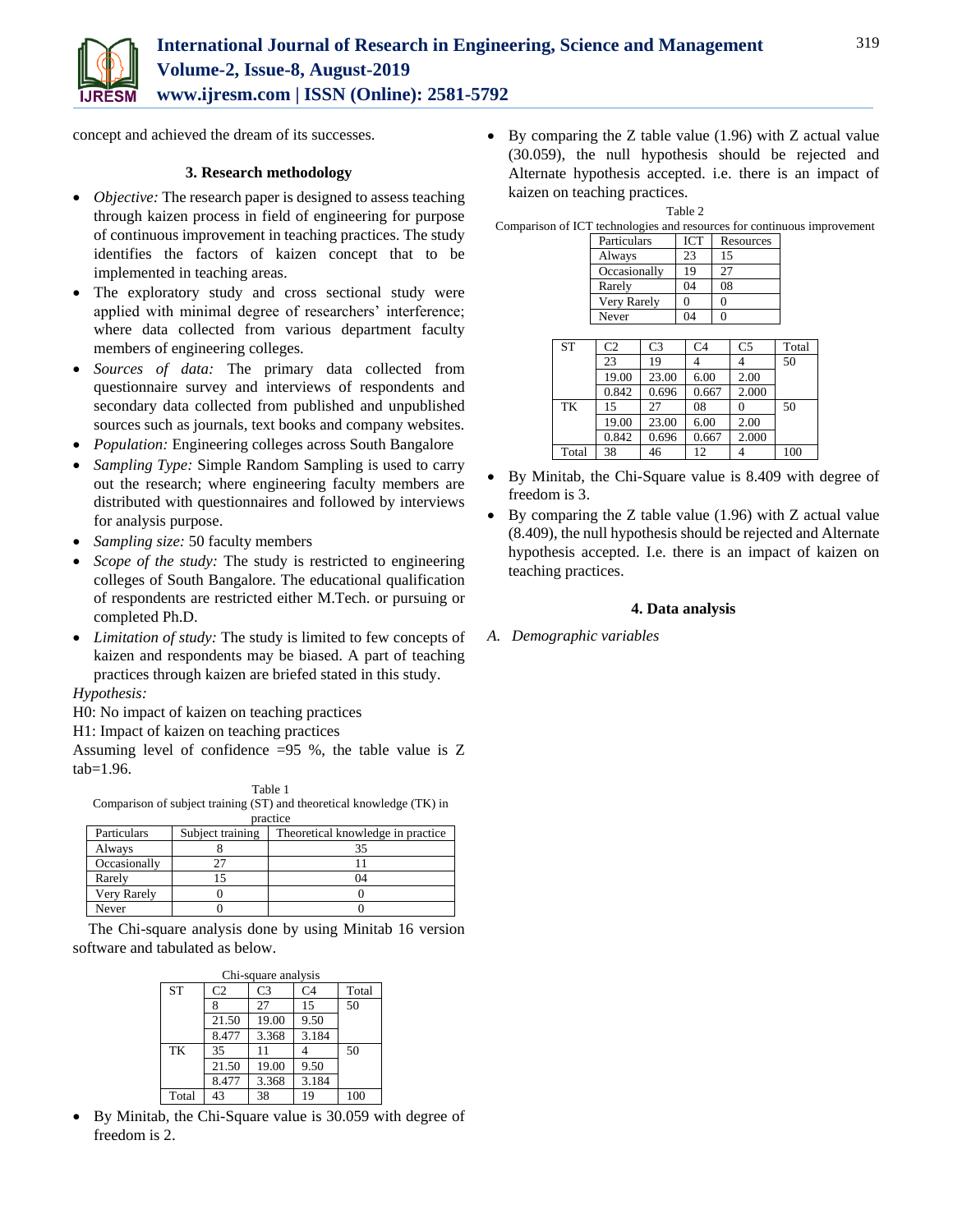

| Departments             |                    |                |                                         |
|-------------------------|--------------------|----------------|-----------------------------------------|
| Particulars             | No. of respondents | Percentage     | Percentage                              |
| Mechanical              | 31                 | 62             |                                         |
| Electronics             | $\overline{c}$     | $\overline{4}$ | <b>Mechanical</b>                       |
| Electrical              | $\mathbf{1}$       | $\overline{2}$ | 16%<br><b>Electronics</b>               |
| Civil                   | 8                  | 16             |                                         |
| <b>Computer Science</b> | 8                  | 16             | 16%<br>Electrical                       |
| Total                   | 50                 | 100            | 62%<br>$\blacksquare$ Civil<br>2%       |
|                         |                    |                | 4%<br>Computer<br>Science               |
| Age (years):            |                    |                |                                         |
| Particulars             | No. of respondents | Percentage     | Percentage                              |
| 24-30                   | 8                  | 15.4           | 15.40%<br>■ 24-30                       |
| $31 - 36$               | 15                 | 30.8           |                                         |
| Above 37 years          | 27                 | 53.8           | ■ 31-36<br>53.80%<br>30.80%<br>Above 37 |
| Total                   | 50                 | 100            | years                                   |
| Experience (years):     |                    |                |                                         |
| Particulars             | No. of respondents | Percentage     | Percentage                              |
| $0 - 3$                 | $\theta$           | $\overline{0}$ | 0%                                      |
| $3.1 - 5$               | 12                 | 23.1           | $0-3$                                   |
| $5-10$                  | 08                 | 15.4           | 23%<br>$3.1 - 5$                        |
| Above 10                | 30                 | 61.2           | $10$ -May                               |
| Total                   | 50                 | 100            | Above 10<br>15%                         |
|                         |                    |                | 61%                                     |

| <b>Particulars</b> |                                                                                 |                |                                   |
|--------------------|---------------------------------------------------------------------------------|----------------|-----------------------------------|
|                    | No. of respondents                                                              | Percentage     | Never                             |
| Always             | 8                                                                               | 15.4           | $\mathbf 0$                       |
| Occasionally       | $\overline{27}$                                                                 | 53.8           | <b>Very Rarely</b><br>$\mathbf 0$ |
| Rarely             | 15                                                                              | 30.8           | Rarely                            |
| Very Rarely        | $\boldsymbol{0}$                                                                | $\mathbf{0}$   | 15<br>Respondents                 |
| Never              | $\mathbf{0}$                                                                    | $\overline{0}$ | Occasionally<br>$\blacksquare$ 27 |
| Total              | 50                                                                              | 100            |                                   |
|                    |                                                                                 |                | Always                            |
|                    |                                                                                 |                | 20<br>30<br>10<br>0               |
|                    | <b>Engineering Theoretical knowledge in practice</b>                            |                |                                   |
| <b>Particulars</b> | No. of respondents                                                              | Percentage     | Never<br>0                        |
| Always             | 35                                                                              | 69.2           |                                   |
| Occasionally       | 11                                                                              | 23.1           | Very<br>Rarely<br>$\bf{0}$        |
| Rarely             | 04                                                                              | 7.7            |                                   |
| Very Rarely        | $\overline{0}$                                                                  | $\mathbf{0}$   | Rarely<br>Respondents             |
| Never              | $\mathbf{0}$                                                                    | $\Omega$       | 15                                |
|                    |                                                                                 |                |                                   |
| Total              | 50                                                                              | 100            | Occasi                            |
|                    |                                                                                 |                | onally<br>27                      |
|                    |                                                                                 |                |                                   |
|                    |                                                                                 |                | Always                            |
|                    |                                                                                 |                | 10<br>20<br>30<br>0               |
|                    | Faculty members towards problem based learning and student centered learning in |                |                                   |
| teaching           |                                                                                 |                | $\mathbf 0$<br>Never              |
| <b>Particulars</b> | No. of respondents                                                              | Percentage     |                                   |
| Always             | 38                                                                              | 76.9           | Very<br>0                         |
| Occasionally       | 10                                                                              | 15.4           | Rarely                            |
| Rarely             | 04                                                                              | 7.7            | Rarely<br>4<br>Respondents        |
| Very Rarely        | $\boldsymbol{0}$                                                                | $\mathbf{0}$   |                                   |
| Never              | $\mathbf{0}$                                                                    | $\mathbf{0}$   | Occasio<br>10<br>nally            |
| Total              | 50                                                                              | 100            |                                   |
|                    |                                                                                 |                | Always<br>38                      |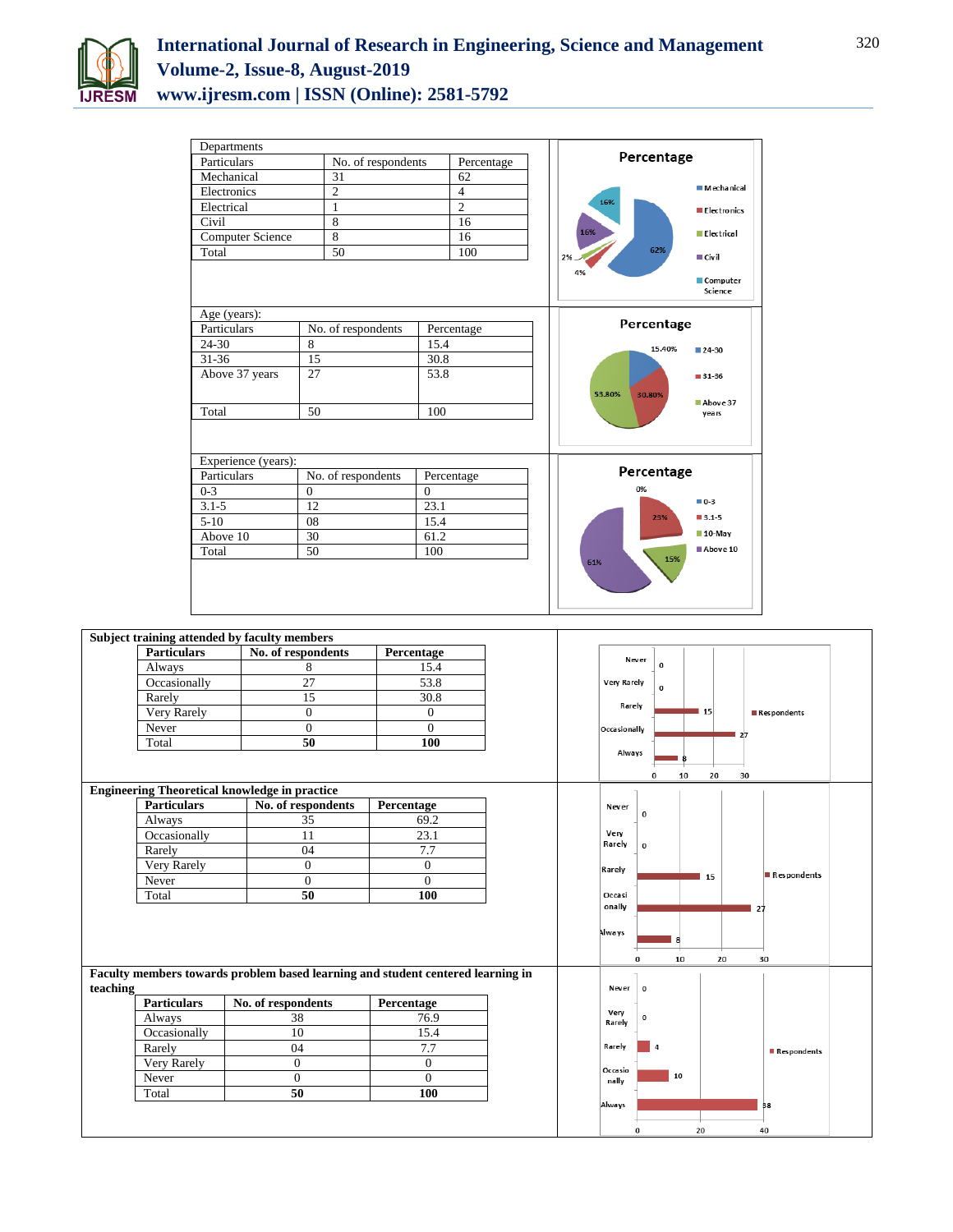

# **International Journal of Research in Engineering, Science and Management Volume-2, Issue-8, August-2019 www.ijresm.com | ISSN (Online): 2581-5792**

| Use of ICT technologies (videos, ppts, simulation and so on) for teaching? |                                                                                            |                       |           |                                          |                |                                     |             |  |
|----------------------------------------------------------------------------|--------------------------------------------------------------------------------------------|-----------------------|-----------|------------------------------------------|----------------|-------------------------------------|-------------|--|
| <b>Particulars</b>                                                         | No. of respondents                                                                         | Percentage            | Never     | $\overline{4}$                           |                |                                     |             |  |
| Always                                                                     | 23                                                                                         | 46.2                  | Very      |                                          |                |                                     |             |  |
| Occasionally                                                               | 19<br>04                                                                                   | 38.5<br>7.7           | Rarely    | 0                                        |                |                                     |             |  |
| Rarely                                                                     |                                                                                            |                       |           |                                          |                |                                     |             |  |
| Very Rarely                                                                | $\boldsymbol{0}$                                                                           | $\mathbf{0}$          | Rarely    | 4                                        |                |                                     | Respondents |  |
| Never                                                                      | 04                                                                                         | 7.7                   | Occasio   |                                          |                |                                     |             |  |
| Total                                                                      | 50                                                                                         | 100                   | nally     |                                          |                | 19                                  |             |  |
|                                                                            |                                                                                            |                       |           |                                          |                |                                     |             |  |
|                                                                            |                                                                                            |                       | Always    |                                          |                | 23                                  |             |  |
|                                                                            |                                                                                            |                       |           | 10<br>0                                  |                | 20                                  | 30          |  |
|                                                                            | Use the resources (like Library, e-journals, technical magazines and so on) for continuous |                       |           |                                          |                |                                     |             |  |
| improvement in the subjects?                                               |                                                                                            |                       | Never     | $\mathbf 0$                              |                |                                     |             |  |
| <b>Particulars</b>                                                         | No. of respondents                                                                         | Percentage            |           |                                          |                |                                     |             |  |
| Always                                                                     | 15                                                                                         | 30.8                  | Very      | 0                                        |                |                                     |             |  |
| Occasionally                                                               | 27                                                                                         | 53.8                  | Rarely    |                                          |                |                                     |             |  |
| Rarely                                                                     | 08                                                                                         | 15.4                  | Rarely    |                                          |                |                                     |             |  |
|                                                                            | $\boldsymbol{0}$                                                                           | $\boldsymbol{0}$      |           |                                          |                |                                     | Respondents |  |
| Very Rarely                                                                |                                                                                            |                       | Occasio   |                                          |                | 27                                  |             |  |
| Never                                                                      | $\boldsymbol{0}$                                                                           | $\boldsymbol{0}$      | nally     |                                          |                |                                     |             |  |
| Total                                                                      | 50                                                                                         | 100                   |           |                                          |                |                                     |             |  |
|                                                                            |                                                                                            |                       | Always    |                                          | 15             |                                     |             |  |
|                                                                            |                                                                                            |                       |           | $\mathbf 0$<br>10                        |                | 20                                  | 30          |  |
|                                                                            | Encouraging students for raising questions related to subjects                             |                       |           |                                          |                |                                     |             |  |
| <b>Particulars</b>                                                         | No. of respondents                                                                         | Percentage            | Never     | $\mathbf 0$                              |                |                                     |             |  |
| <b>Always</b>                                                              | 50                                                                                         | 100                   |           |                                          |                |                                     |             |  |
| Occasionally                                                               | $\mathbf{0}$                                                                               | $\boldsymbol{0}$      | Very      | $\mathbf 0$                              |                |                                     |             |  |
| Rarely                                                                     | $\mathbf{0}$                                                                               | $\overline{0}$        | Rarely    |                                          |                |                                     |             |  |
| Very Rarely                                                                |                                                                                            |                       | Rarely    | $\mathbf 0$                              |                |                                     |             |  |
|                                                                            | $\mathbf{0}$                                                                               | $\mathbf{0}$          |           |                                          |                |                                     | Respondents |  |
|                                                                            |                                                                                            |                       |           |                                          |                |                                     |             |  |
| Never                                                                      | $\mathbf{0}$                                                                               | $\boldsymbol{0}$      | Occasi    |                                          |                |                                     |             |  |
| Total                                                                      | 50                                                                                         | 100                   | onally    | $\pmb{0}$                                |                |                                     |             |  |
|                                                                            |                                                                                            |                       |           |                                          |                |                                     |             |  |
|                                                                            |                                                                                            |                       | Always    |                                          |                | 50                                  |             |  |
|                                                                            |                                                                                            |                       |           | $\bf{0}$                                 |                |                                     |             |  |
|                                                                            |                                                                                            |                       |           | 20                                       |                | 40                                  | 60          |  |
|                                                                            | Faculty members interested in group learning for self-improvement                          |                       | 35<br>31  |                                          |                |                                     |             |  |
| <b>Particulars</b>                                                         | No. of respondents                                                                         | Percentage            | 30<br>25  |                                          |                |                                     |             |  |
| Always                                                                     | 31                                                                                         | 61.5                  | 20        |                                          |                |                                     |             |  |
| Occasionally                                                               | 15                                                                                         | 30.8                  | 15        | 15                                       |                |                                     |             |  |
| Rarely                                                                     | $\boldsymbol{0}$                                                                           | $\mathbf{0}$          | 10        |                                          |                |                                     | Respondents |  |
| Very Rarely                                                                | 04                                                                                         | 7.7                   | 5         |                                          | 4              |                                     |             |  |
| Never                                                                      | $\boldsymbol{0}$                                                                           | $\mathbf{0}$          | $\bf{0}$  |                                          | $\overline{0}$ | 0                                   |             |  |
| Total                                                                      | 50                                                                                         | 100                   |           |                                          |                |                                     |             |  |
|                                                                            |                                                                                            |                       |           |                                          |                |                                     |             |  |
|                                                                            |                                                                                            |                       |           | Assame occasionally payely payely peelet |                |                                     |             |  |
| Showing interest in interdisciplinary subjects                             |                                                                                            |                       |           |                                          |                |                                     |             |  |
|                                                                            |                                                                                            |                       | $35 + 31$ |                                          |                |                                     |             |  |
| <b>Particulars</b>                                                         | No. of respondents                                                                         | Percentage            | 30<br>25  |                                          |                |                                     |             |  |
| Always                                                                     | 31                                                                                         | 61.5                  |           |                                          |                |                                     |             |  |
| Occasionally                                                               | 15                                                                                         | 30.8                  | 20        | 15                                       |                |                                     |             |  |
| Rarely                                                                     | 04                                                                                         | 7.7                   | 15        |                                          |                |                                     |             |  |
| Very Rarely                                                                | $\boldsymbol{0}$                                                                           | $\mathbf{0}$          | 10        |                                          | 4              |                                     | Respondents |  |
| Never                                                                      | $\boldsymbol{0}$                                                                           | $\mathbf{0}$          | 5         |                                          | 0              | 0                                   |             |  |
| Total                                                                      | 50                                                                                         | 100                   | $\bf{0}$  |                                          |                |                                     |             |  |
|                                                                            |                                                                                            |                       |           |                                          |                |                                     |             |  |
|                                                                            |                                                                                            |                       | Always    |                                          | Rately         | Never                               |             |  |
|                                                                            |                                                                                            |                       |           | OccasionalW                              | Jery Rately    |                                     |             |  |
| Use of kaizen concepts in teaching                                         |                                                                                            |                       | 30        | 27                                       |                |                                     |             |  |
| <b>Particulars</b>                                                         | No. of respondents                                                                         | Percentage            | 25        |                                          |                |                                     |             |  |
| Always                                                                     | 27                                                                                         | 53.8                  | 20        |                                          |                |                                     |             |  |
| Occasionally                                                               | 23                                                                                         | 46.2                  |           |                                          |                |                                     |             |  |
| Rarely                                                                     | $\overline{0}$                                                                             | $\mathbf{0}$          | 15        |                                          |                |                                     |             |  |
|                                                                            |                                                                                            |                       | 10        |                                          |                |                                     | Respondents |  |
| Very Rarely                                                                | $\boldsymbol{0}$                                                                           | $\boldsymbol{0}$      | 5         |                                          |                |                                     |             |  |
| Never<br>Total                                                             | $\boldsymbol{0}$<br>50                                                                     | $\overline{0}$<br>100 | $\bf{0}$  | Atwarf Occasionally Rately Rately        | 0              | $\mathbf 0$<br>$\mathbf 0$<br>Never |             |  |